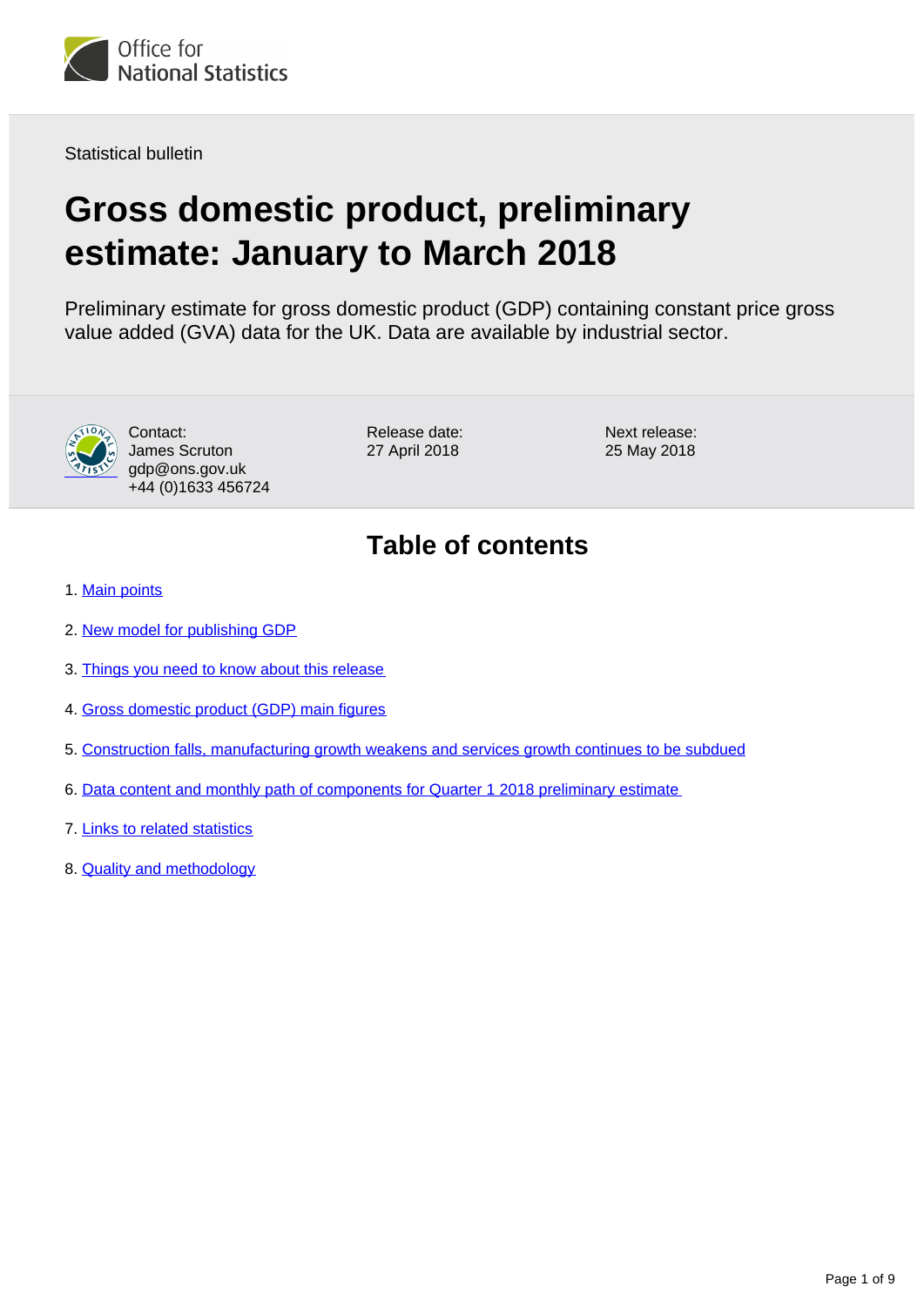## <span id="page-1-0"></span>**1 . Main points**

- UK gross domestic product (GDP) was estimated to have increased by 0.1% in Quarter 1 (Jan to Mar) 2018, compared with 0.4% in Quarter 4 (Oct to Dec) 2017.
- UK GDP growth was the slowest since Quarter 4 2012, with construction being the largest downward pull on GDP, falling by 3.3%.
- Production increased by 0.7%, with manufacturing growth slowing to 0.2%; slowing manufacturing was partially offset by an increase in energy production due to the below-average temperatures.
- The services industries were the largest contributor to GDP growth, increasing by 0.3% in Quarter 1 2018, although the longer-term trend continues to show a weakening in services growth.
- While some impacts on GDP from the snow in the first quarter of 2018 have been recorded for construction and retail sales, the effects were generally small, with very little impact observed in other areas of the economy.

## <span id="page-1-1"></span>**2 . New model for publishing GDP**

We published a response to the consultation on proposed changes to the gross domestic product (GDP) release schedule on 19 October 2017. [Further details on this response](https://consultations.ons.gov.uk/communication-division/changes-to-ons-gross-domestic-product-gdp-release/) are available on our Consultation Hub. In summary, an estimate of monthly GDP will be published on 10 July 2018 (for the reference period of May) and there will be two quarterly estimates of GDP per quarter rather than the current three; the preliminary estimate of GDP will be deferred by around two weeks and the second estimate of GDP will be brought forward by two weeks to form the new first estimate released six weeks after the end of the quarter. The income and expenditure approaches to GDP will be made available in this new first estimate, two weeks earlier than presently. The first estimate of quarterly GDP (for Quarter 2 (Apr to June) 2018) under this new model will be published on 10 August 2018.

This release is the final Preliminary estimate of GDP under the current publishing model as we move to the new model outlined previously in July 2018. Alongside this release, we have published an article giving further details on the implementation of the new GDP publishing model.

## <span id="page-1-2"></span>**3 . Things you need to know about this release**

Change in gross domestic product (GDP) is the main indicator of economic growth. The preliminary estimate of GDP is based solely on the output approach to measuring GDP.

The output approach measures gross value added (GVA) at a detailed industry level before aggregating to produce an estimate for the whole economy. GDP (as measured by the output approach) can then be calculated by adding taxes and subtracting subsidies (both only available at whole economy level) to this estimate of total GVA. However, as there is no information available on taxes and subsidies at this stage, the quarterly growth for output GVA is taken as a proxy for GDP growth (more information on creating the preliminary estimate of GDP is available on our [GDP methodology page](https://www.ons.gov.uk/economy/grossdomesticproductgdp/methodologies/outputapproachtogrossdomesticproductgdp)).

Under the present model, the preliminary estimate is the first of three estimates of GDP published by Office for National Statistics, followed by the [second estimate](https://www.ons.gov.uk/economy/grossdomesticproductgdp/bulletins/secondestimateofgdp/previousReleases) and the [quarterly national accounts](https://www.ons.gov.uk/economy/grossdomesticproductgdp/bulletins/quarterlynationalaccounts/previousReleases). In the second estimate of GDP and the quarterly national accounts, the output GVA and GDP estimates are balanced with the equivalent income and expenditure approaches to produce headline estimates of GVA and GDP. Further information on all three approaches to measuring GDP can be found in the [national accounts](http://www.ons.gov.uk/economy/nationalaccounts/uksectoraccounts/methodologies/nationalaccounts). See Section 2 previously and the separate article for details of the model being introduced with effect from July 2018.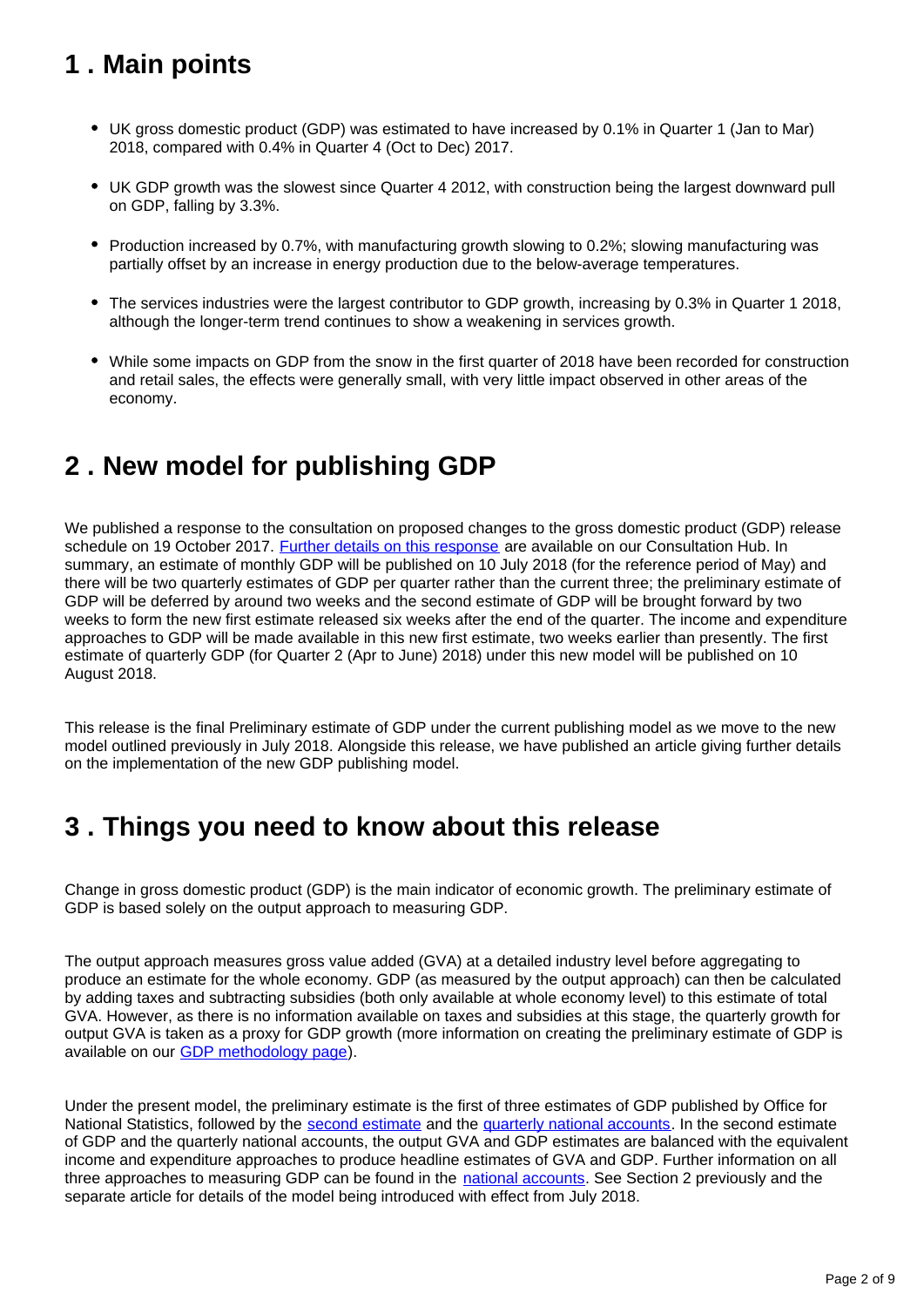All data in this bulletin are seasonally adjusted, chained volume estimates and have had the effect of price changes removed (in other words, the data are deflated).

The growth estimates within this release are created from short-term measures of output and should be considered alongside medium-term and long-term patterns in the series to give a more comprehensive picture. At this stage, data content is less than half of the total required for the final output estimate. The estimate is subject to revision as more data become available, but these revisions are typically small between the preliminary and third estimates of GDP, with no upward or downward bias to these revisions. More information on the data content and the monthly path of the components of the output measure of GDP are included in section 6. Additional factors around the compilation of today estimates are outlined in the [Monthly Economic Commentary](https://www.ons.gov.uk/economy/nationalaccounts/uksectoraccounts/articles/monthlyeconomiccommentary/april2018) published alongside this release.

In accordance with [National Accounts Revisions Policy,](https://www.ons.gov.uk/methodology/methodologytopicsandstatisticalconcepts/revisions/revisionspoliciesforeconomicstatistics) there are no periods open for revision in this release.

## <span id="page-2-0"></span>**4 . Gross domestic product (GDP) main figures**

Table 1 shows data for gross domestic product (GDP), GDP per head and each of the main industry aggregates for Quarter 1 (Jan to Mar) 2018.

### **Table 1: Gross domestic product main figures, UK, Quarter 1 (Jan to Mar) 2018**

|                            |                   | Percentage Change  |                               |  |  |
|----------------------------|-------------------|--------------------|-------------------------------|--|--|
|                            |                   | <b>Most recent</b> | <b>Most recent</b>            |  |  |
|                            | Weights<br>per    | quarter on<br>a    | quarter on the                |  |  |
| <b>Description</b>         | 1000 <sup>1</sup> |                    | year earlier previous quarter |  |  |
| GDP                        | 1000              | 1.2                | 0.1                           |  |  |
| GDP per head               | .                 | 0.6                | $-0.1$                        |  |  |
|                            |                   |                    |                               |  |  |
| Agriculture                | $\overline{7}$    | $-1.3$             | $-1.4$                        |  |  |
| Production                 | 140               | 2.2                | 0.7                           |  |  |
| Manufacturing <sup>2</sup> | 101               | 2.5                | 0.2                           |  |  |
| Construction               | 61                | $-3.3$             | $-3.3$                        |  |  |
| <b>Services</b>            | 793               | 1.2                | 0.3                           |  |  |

Source: Office for National Statistics

1. Components may not sum due to rounding.

2. Manufacturing is a component of the production aggregate.

3. No data represented by

…

Figure 1 shows the seasonally adjusted volume series for GDP, along with quarter-on-quarter growths, over the past decade. Quarter 1 2018 grew by 0.1%, the lowest rate of GDP growth since Quarter 4 (Oct to Dec) 2012, following the London Olympics in Quarter 3 (July to Sept) 2012.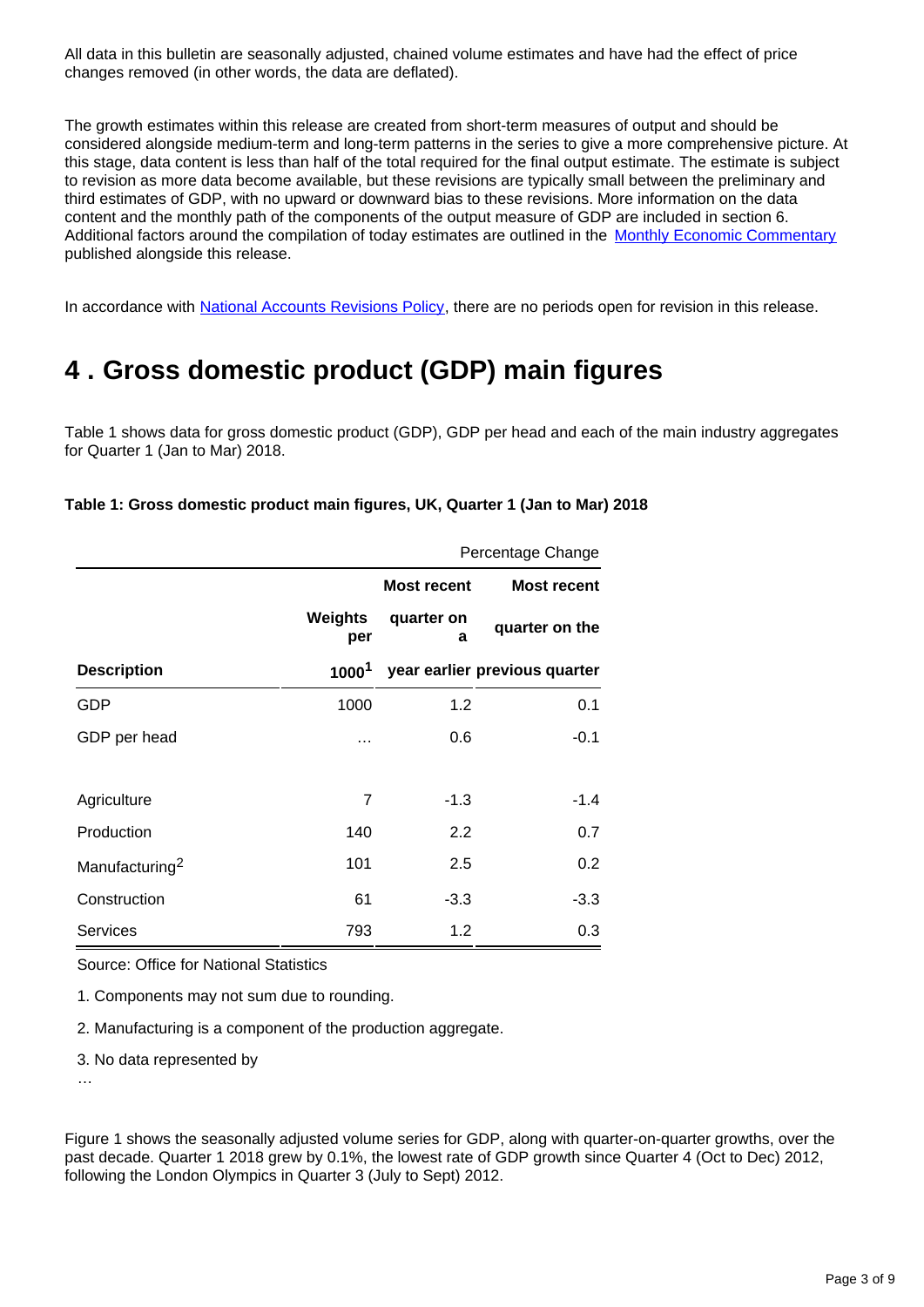#### **UK, Quarter 1 (Jan to Mar) 2008 to Quarter 1 (Jan to Mar) 2018**

### Figure 1: Seasonally adjusted gross domestic product (£ billions) and quarter-on-quarter growths

UK, Quarter 1 (Jan to Mar) 2008 to Quarter 1 (Jan to Mar) 2018



#### **Source: Office for National Statistics**

#### **Notes:**

- 1. Growth rates are calculated using unrounded data.
- 2. Q1 refers to Quarter 1 (Jan to Mar), Q2 refers to Quarter 2 (Apr to June), Q3 refers to Quarter 3 (July to Sept), Q4 refers to Quarter 4 (Oct to Dec).

Figure 2 shows GDP and the contributions of the main industry aggregates to the growth of GDP on a quarter on same quarter a year ago basis. This highlights an underlying picture of broadly slowing output in the services industries and GDP. The chart also illustrates a fall in construction in the most recent period, the only negative contribution seen in any main component in the period shown.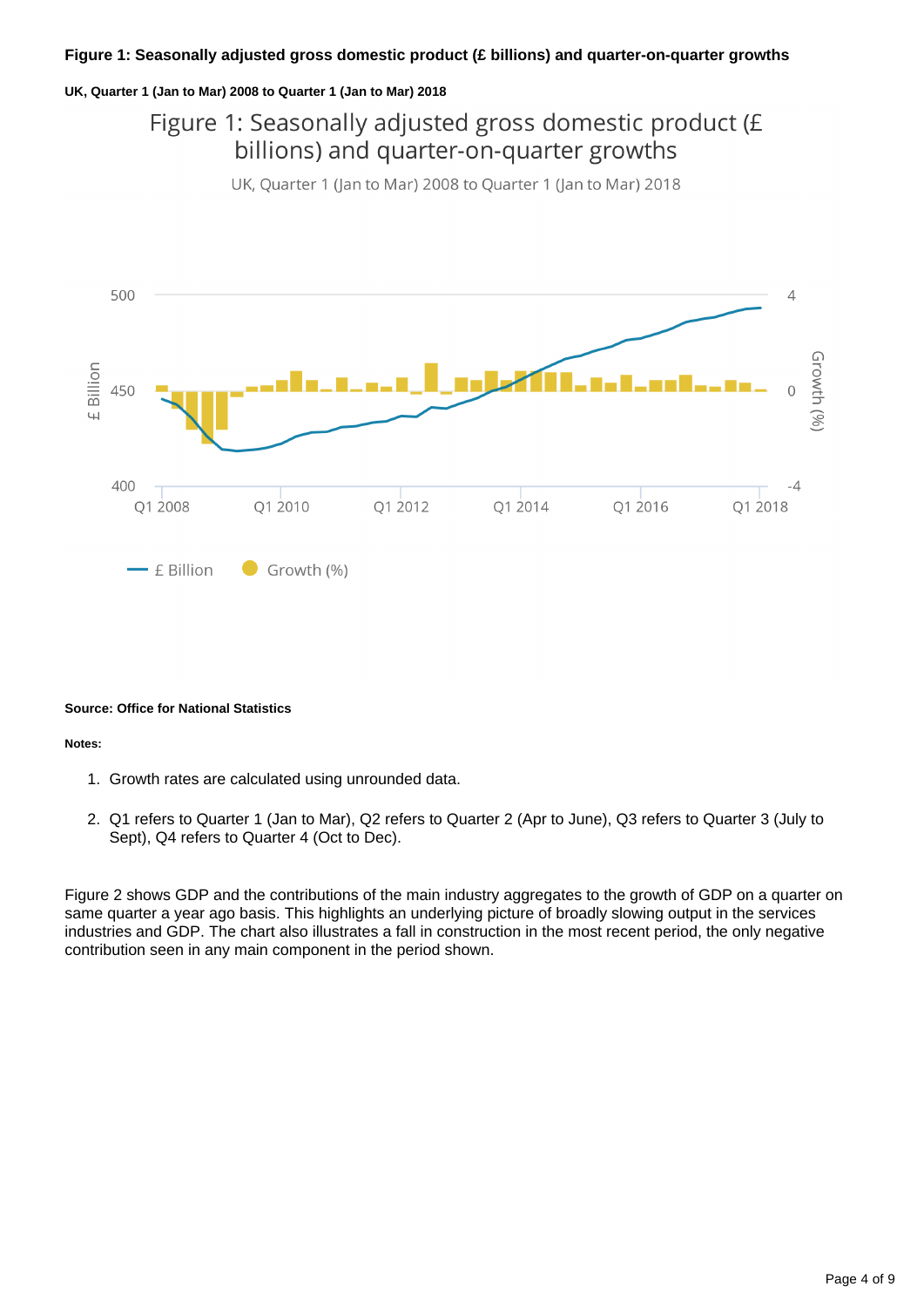### **Figure 2: Contribution to output gross domestic product<sup>1</sup>, quarter on same quarter a year ago**



**UK, Quarter 1 (Jan to Mar) 2015 to Quarter 1 (Jan to Mar) 2018**

## <span id="page-4-0"></span>**5 . Construction falls, manufacturing growth weakens and services growth continues to be subdued**

In Quarter 1 (Jan to Mar) 2018, UK gross domestic product (GDP) was estimated to have increased by 0.1%. The services aggregate was the main driver to the growth in GDP, growing by 0.3% and contributing 0.21 percentage points.

Production continued to grow, with a rise of 0.7% in Quarter 1 2018, contributing 0.10 percentage points to GDP. This was driven mainly by mining and quarrying, and electricity and gas. However, construction contracted by 3.3%, contributing negative 0.21 percentage points to GDP. Although agriculture contracted by 1.4%, the contribution was only negative 0.01 percentage points due to its low industry weight.

### **Services**

Services grew by 0.3% in Quarter 1 2018 when compared with the previous quarter. While three of the four sectors within services experienced growth this quarter, there was a fall in distribution, hotels and catering.

Despite services growth in the most recent quarter, the quarter on same quarter a year ago growth shows a longer-term weakening in this part of the economy, particularly in the more domestic consumer-facing industries. By this we mean retail trade, food and beverage serving activities, publishing, audio visual and broadcasting activities, and arts, entertainment and recreation (Standard Industrial Classification 2007 codes 45, 47, 56, 58, 59, 60, 90, 91, 92 and 93), as shown in Figure 3.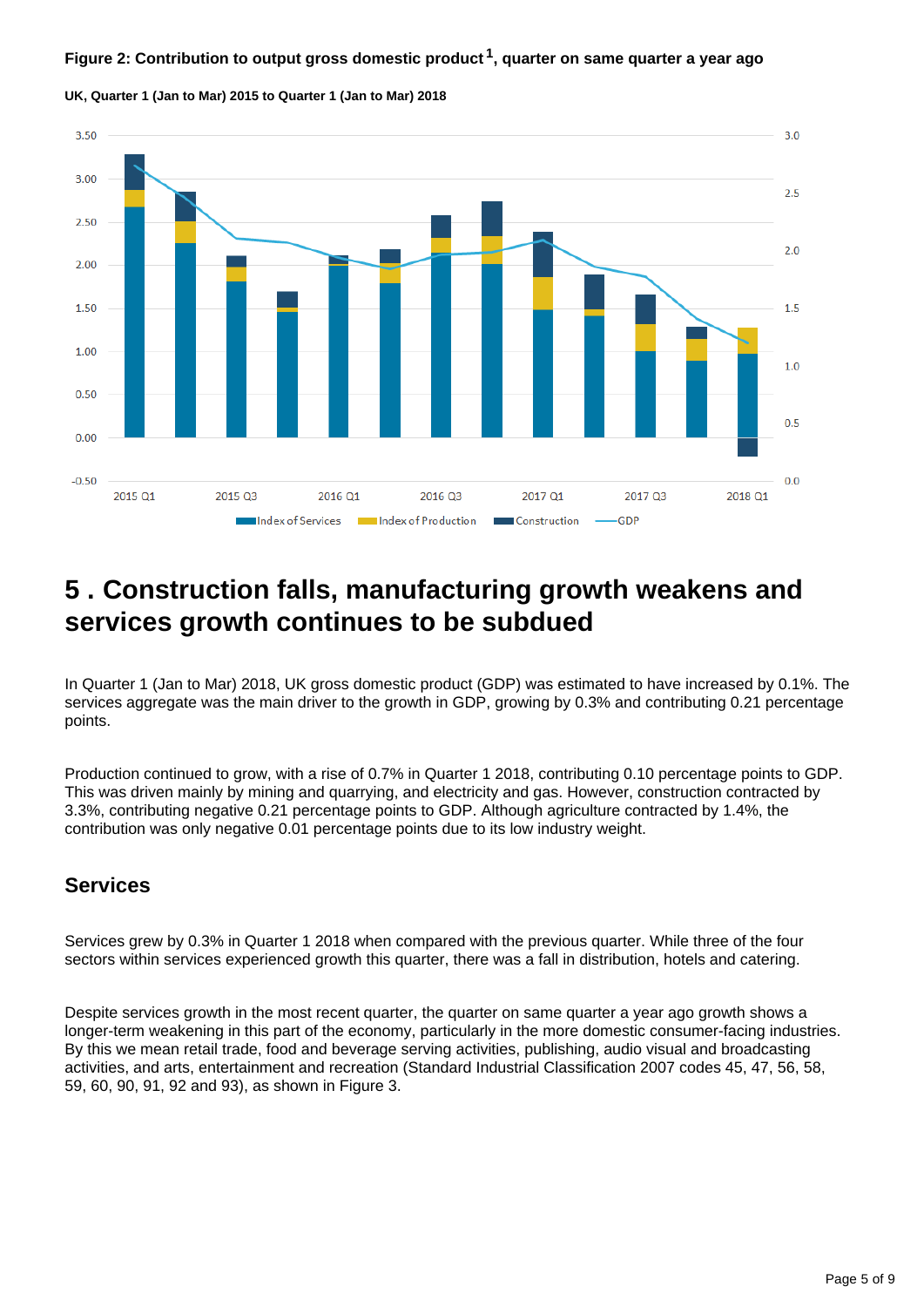#### **UK, Quarter 1 (Jan to Mar) 2016 to Quarter 1 (Jan to Mar) 2018**

### Figure 3: Growth rates of the service sector and its components, quarter on same quarter a year ago UK. Ouarter 1 (Jan to Mar) 2016 to Ouarter 1 (Jan to Mar) 2018 Percentage points  $10$ 5  $\overline{0}$ 2016 Q1 2016 Q2 2016 Q3 2016 Q4 2017 Q1 2017 Q1 2017 Q3 2017 Q4 2018 Q1 -Total services output - Consumer facing industries

#### **Source: Office for National Statistics**

The business services and finance sector continued to be the main driver of growth in services, increasing by 0.4% and contributing 0.14 percentage points to quarterly GDP growth. There was broad-based growth within this sector, with the largest contributor to GDP growth being architectural and engineering activities, which increased by 2.5% and contributed 0.04 percentage points to GDP.

Transport, storage and communication experienced a growth of 0.4% in Quarter 1 2018, contributing 0.05 percentage points to GDP. Within this sector, telecommunications was the main driver of growth, growing by 2% and contributing 0.03 percentage points.

Government and other services grew by 0.1%, contributing 0.03 percentage points to GDP. The largest contributor to this sector was human health activities with a growth of 0.5% and contributing 0.03 percentage points to GDP growth. This industry has a high weight within GDP.

In contrast, distribution, hotels and catering fell by 0.1%, contributing negative 0.01 percentage points to GDP in Quarter 1 2018. Retail trade was the largest contributor to the negative growth, decreasing by 0.5%.

The services industries were broadly unaffected by the snow except for retail trade (within the distribution, hotels and catering component of services). The fall in retail trade was driven by a decrease in petrol sales. This could be attributed to adverse weather conditions, which impacted on travel as outlined in the [Retail sales, Great](https://www.ons.gov.uk/businessindustryandtrade/retailindustry/bulletins/retailsales/march2018)  [Britain: March 2018](https://www.ons.gov.uk/businessindustryandtrade/retailindustry/bulletins/retailsales/march2018) bulletin.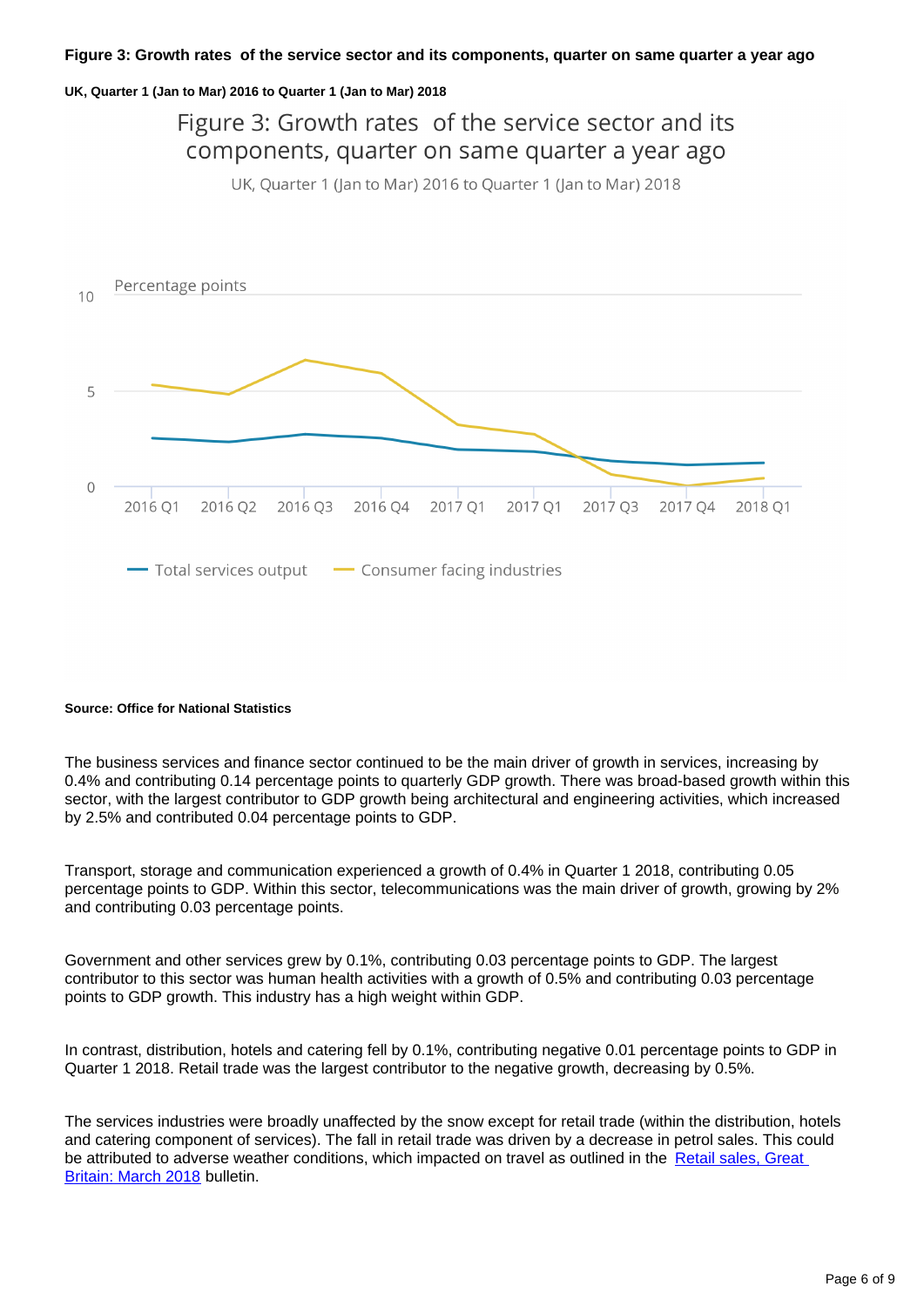### **Production**

Production was estimated to have grown by 0.7% in Quarter 1 2018, up from 0.4% in Quarter 4 (Oct to Dec) 2017. Within production, there was growth in three of the four sectors in Quarter 1 2018.

Mining and quarrying, one of the main drivers of growth in Quarter 1 2018, grew by 3.5%, contributing 0.04 percentage points to GDP. This was due largely to the recovery from the fall in oil and gas production in Quarter 4 (Oct to Dec) 2017, with the Forties pipeline system working at normal capacity this quarter after several days of closure in the final quarter of 2017.

Manufacturing growth slowed to 0.2%, contributing 0.02 percentage points to GDP. This fall in growth was spread across a number of manufacturing industries. However, there is no evidence to show that the fall in the manufacturing growth was due to the effects of the snow. The slowing in manufacturing growth was partially offset by an increase in energy production and supply due to the below-average temperatures in February and March 2018.

Electricity, gas, steam and air conditioning supply grew by 2.3% and contributed 0.04 percentage points to GDP. Meanwhile, water supply, sewerage, waste management and remediation activities fell by 0.3%, with a negligible negative contribution to production.

### **Construction**

Construction output was estimated to have decreased by 3.3% in Quarter 1 2018, contributing negatively to GDP by 0.21 percentage points; this was the weakest quarterly construction growth since Quarter 2 (Apr to June) 2012. The large fall in construction growth in Quarter 1 2018 follows strong growth in December 2017, as seen in the [Construction output in Great Britain: December 2017](https://www.ons.gov.uk/businessindustryandtrade/constructionindustry/bulletins/constructionoutputingreatbritain/december2017) bulletin. There is some evidence of an impact of the bad weather on construction output. However, output fell across all three months of the quarter, not just during the period of bad weather.

### **Agriculture**

Agriculture decreased by 1.4% in the first quarter of 2018. Agriculture is the smallest of the main industrial groups with a weight of less than 1% in the output measure of GDP.

## <span id="page-6-0"></span>**6 . Data content and monthly path of components for Quarter 1 2018 preliminary estimate**

The data content for the Quarter 1 (Jan to Mar) 2018 preliminary estimate is 45% of total output data, which is broadly the same as [previous preliminary estimates.](https://www.ons.gov.uk/search?q=GDP%20preliminary)

The approach to producing the preliminary gross domestic product (GDP) estimate uses monthly output data for January and February and forecasts for estimating March. The forecasts are informed by early responses to our Monthly Business Survey.

Analysis of early survey returns from businesses that feed into our construction estimates has shown that these tend to be lower than returns that are made at a later point in the data collection period. As a result, a quality adjustment is applied to the quarterly estimates for construction to account for any bias introduced from the lower data content available for March. These adjustments are calculated by assessing the revisions performance of quarterly construction estimates between the preliminary estimate of GDP and the second estimate over a number of periods. The adjustments are removed in the second estimate of GDP, when a fuller quarter of construction data are available.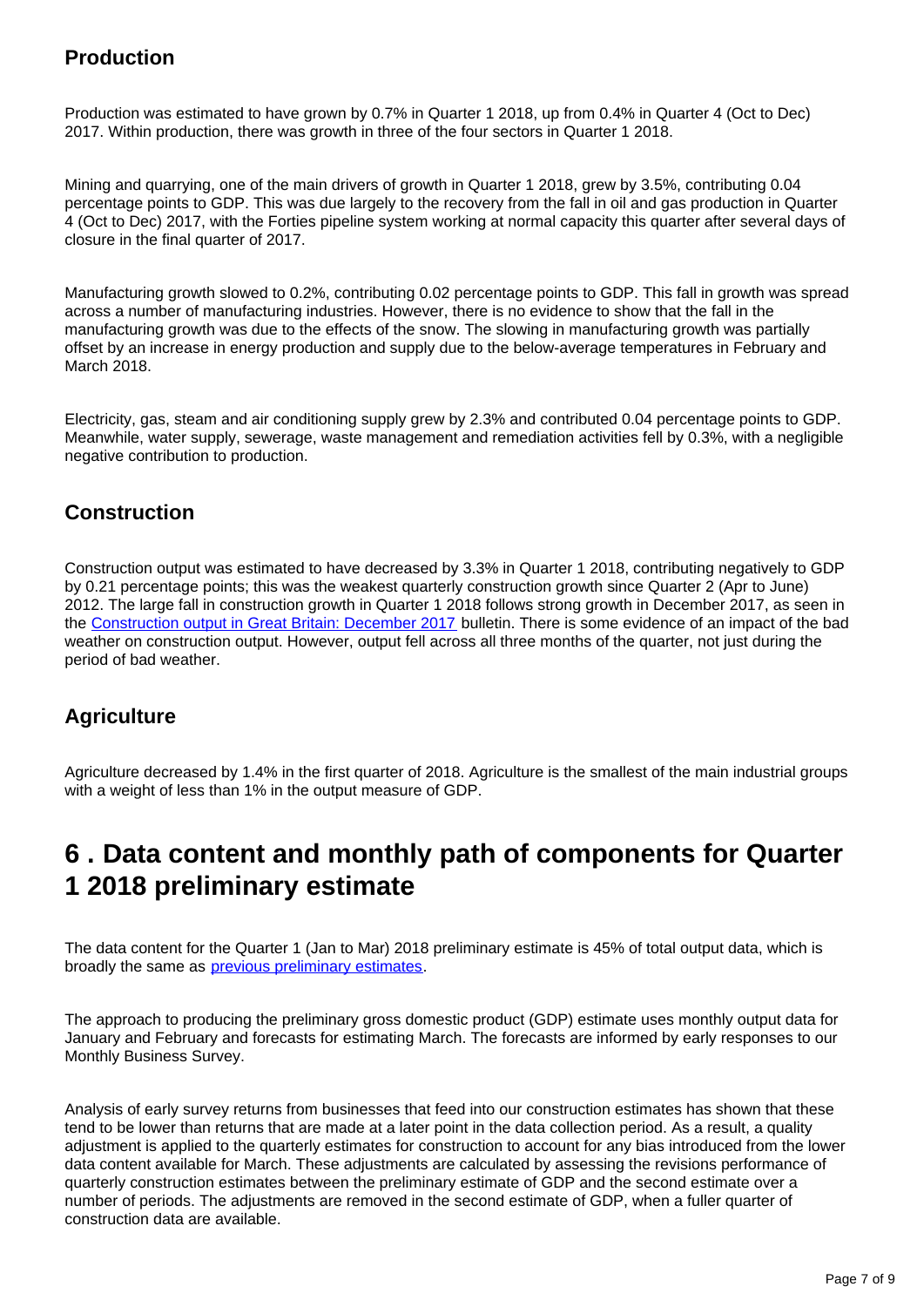More information on creating the preliminary estimate of GDP is available on the [methodology page](https://www.ons.gov.uk/economy/grossdomesticproductgdp/methodologies/outputapproachtogrossdomesticproductgdp).

The Index of Production, construction output and Index of Services all feed into the headline GDP estimate. Some small revisions have taken place to previously published estimates, as seen in Table 2. Additional detail for sectors within production and services can be found in the [Monthly path of components dataset,](https://www.ons.gov.uk/economy/grossdomesticproductgdp/datasets/monthlypathofcomponents) published alongside this bulletin.

### **Table 2: Previously published and current monthly growth rates in production, construction and services**

|                            | <b>Previously Published</b> |                      |        | <b>Current</b>                               |        |
|----------------------------|-----------------------------|----------------------|--------|----------------------------------------------|--------|
|                            | January                     |                      |        | February January February March <sup>1</sup> |        |
| Index of Production        | 1.3                         | 0.1                  | 1.3    | 0.1                                          | 0.1    |
| <b>Construction Output</b> | $-3.1$                      | $-1.6$               | $-3.1$ | $-1.2$                                       | $-2.3$ |
| <b>Index of Services</b>   | 0.2                         | $\ddot{\phantom{a}}$ | 0.1    | $-0.2$                                       | 0.1    |

UK, Quarter 1 (Jan to Mar) 2018

Source: Office for National Statistics

1. Based on forecasts and early responses to the March Monthly Business Survey

2. No Data represented by …

3. Percentage change

## <span id="page-7-0"></span>**7 . Links to related statistics**

The preliminary estimate of gross domestic product (GDP) is based solely on the output approach to measuring GDP and uses the same data that feed into the [Index of Services,](https://www.ons.gov.uk/economy/economicoutputandproductivity/output/bulletins/indexofservices/previousReleases) the [Index of Production](https://www.ons.gov.uk/economy/economicoutputandproductivity/output/bulletins/indexofproduction/previousReleases) and Output in the [construction industry](https://www.ons.gov.uk/businessindustryandtrade/constructionindustry/bulletins/constructionoutputingreatbritain/previousReleases) datasets.

Data for the retail industry are broadly comparable with [Retail sales, Great Britain: March 2018,](https://www.ons.gov.uk/businessindustryandtrade/retailindustry/bulletins/retailsales/march2018) published on 19 April 2018, but as the two series operate under different revisions policies, there can be timing differences in the updating of the two series. Therefore, inconsistencies between the two series are not unusual but tend to be small. There are also conceptual and coverage differences between retail sales and retail output, which can lead to apparent inconsistencies.

In the [second estimate of GDP](https://www.ons.gov.uk/economy/grossdomesticproductgdp/bulletins/secondestimateofgdp/previousReleases) and the [quarterly national accounts,](https://www.ons.gov.uk/economy/grossdomesticproductgdp/bulletins/quarterlynationalaccounts/previousReleases) the output gross value added (GVA) and GDP estimates are balanced with the equivalent income and expenditure approaches to produce headline estimates of GVA and GDP.

## <span id="page-7-1"></span>**8 . Quality and methodology**

Some general information on the quality of the estimate of gross domestic product (GDP) can be found in the "Things you need to know about this release" section in the main part of this statistical bulletin. Further information is available on our [methodology page](https://www.ons.gov.uk/economy/grossdomesticproductgdp/methodologies/outputapproachtogrossdomesticproductgdp).

The [GDP Quality and Methodology Information report](https://www.ons.gov.uk/economy/grossdomesticproductgdp/qmis/grossdomesticproductgdpqmi) contains important information on: